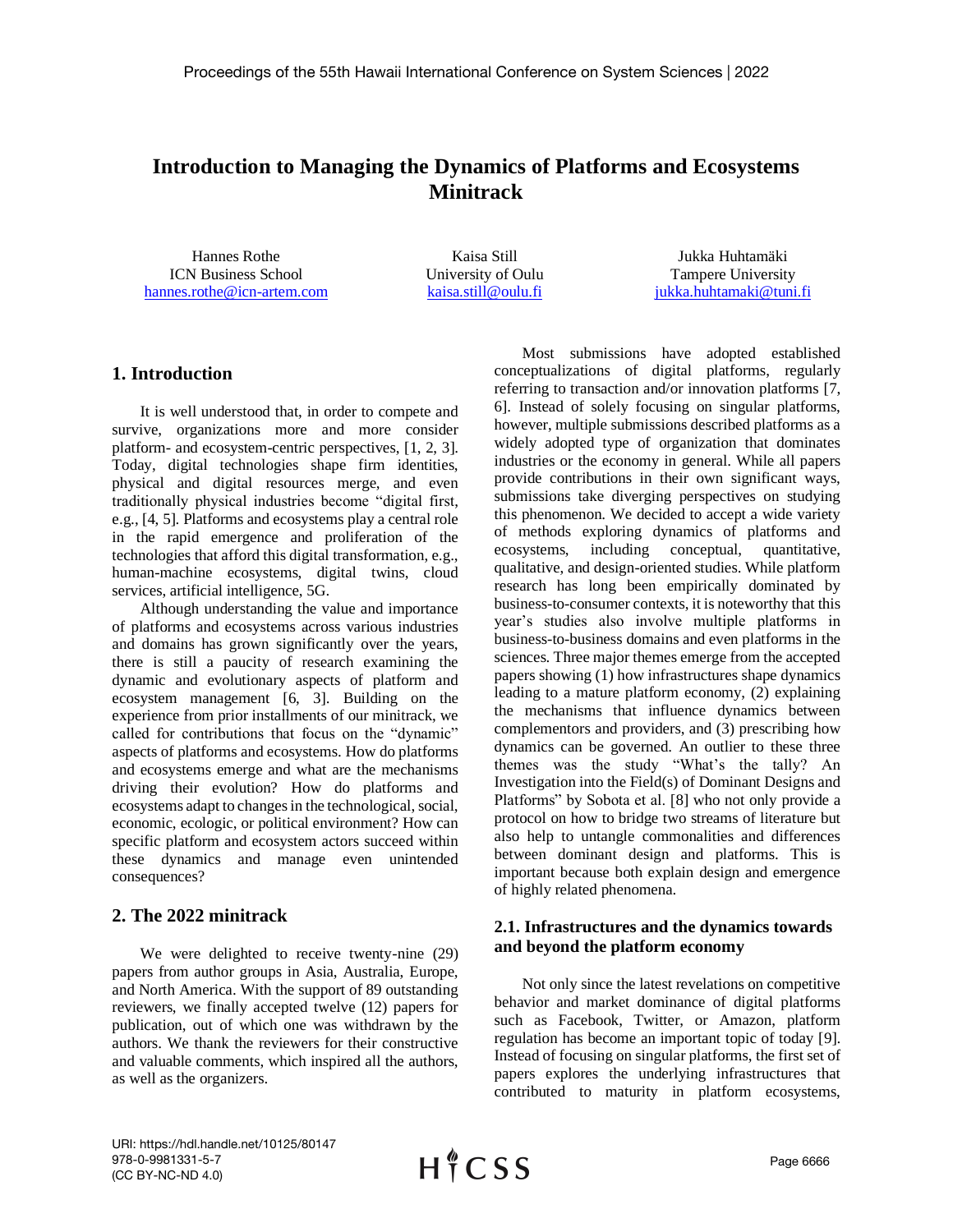emergence of a 'platform economy' [10] and seem to play an even more important role for ecosystems-ofecosystems in the expectable future.

In their work on "Visualizing the Maturing Global API Ecosystem", Heshmatisafa et al. [11] follow up an API mapping study to show that the status of the global API ecosystem has moved from emerging to maturing. In their thought-provoking study "Designing the Metaverse" Seidel et al. [12] conceptualize the Metaverse as a meta design space that asks to be filled by other actors. This study is not only timely but also important, because it might describe a future in which a Metaverse becomes the infrastructure on which an ecosystem-of-ecosystems might emerge. Finally, Hermes et al. [13] investigate the regulatory scrutiny on digital infrastructures in their work on "Essential Platform Infrastructure and the Need for Regulation." The paper develops a framework for the externalities of platforms by studying the essentiality of digital platforms and the appropriation of infrastructural properties and lays out where regulation might help contain negative externalities.

### **2.2. Dynamics between platform providers and complementors**

A second set of studies explains mechanisms leading to dynamism within platforms and ecosystems. They explain how interactions between platform providers and complementors contribute to the proliferation of singular actors while also changing the dynamics between actors on a platform.

We learn from two studies how the providers and complementors compete and collaborate simultaneously. In their work on "Vertical Integration of Digital Platforms in the Agricultural Industry", Saroniemi et al. [14] shed light on a new empirical domain for digital platforms, namely agriculture. This is important because it helps us understand not only how digital platforms integrate into industry-specific value chains but also how this shapes competition and collaboration between platform providers and complementary third parties. Similarly, the work of Halckenhaeusser et al. [15] named "Comparing Platform Core Features with Third-Party Complements" investigates how platform providers compete with their complementors. This study is noteworthy because it not only adopts quantitative analysis on a well-established domain, i.e., the iOS app store, but also because it links to a still ongoing debate on how actors in platform ecosystems define and redefine core and periphery functions.

The first study leads us to two other studies which not only take a closer look at the actors but also on the actants, i.e., the digital resources being exchanged on a platform. The quantitative study "Complementor participation in platforms: Evidence from the 7th and 8th Generations of Video Game Consoles" by Sobota et al. [16] provides a view on how constellations of digital resources, here the breadth of content, shape the participation of complementors in platforms. Thereby, they also extend our knowledge on a well-established empirical domain for platform research. In contrast, the exploratory study "Producing Generative Digital Data Objects: An Empirical Study on COVID-19 Data Flows in Online Communities" by Blotenberg et al. [17] looks less at how resources shape dynamics, but inquires how dynamics within online communities shape content, here data in the life sciences. They lay out that data on such a societally important entity can be generative but only if it is shaped accordingly by community providers and complementors.

Finally, one paper provides a new theoretical view on platform dynamics as it inquires the dynamisms between actors on a platform and their subjective uncertainties. The study by Alsahli and Bantan [18] named "Uncertainty in Digital Platforms and Ecosystems: The Dynamic Interplay Between Knowledge Problems" not only considers dynamism between providers and complementors but also considers the role of regulators.

### **2.3. Designing platforms to govern dynamics**

While the other studies mainly explained the dynamics within platforms and ecosystems, two groups of authors have looked more closely at the design of platforms to produce prescriptive knowledge. Michalke et al. [19] adopt a service-dominant logic view in their design science research study for platforms that produce service innovations through value co-creation. Their study named "Design Principles for Engagement Platforms – Design Knowledge on Fostering Value Co-Creation" therefore focuses more on prescriptive knowledge for the governance of innovation platforms. In contrast, the study "B2B App Store Governance in Software Platform Ecosystems: Dimensions and Types" by Floetgen et al. [20] focuses on governance of transaction platforms in a B2B context. They introduce a taxonomy for app stores that helps them prescribe governance types for such platforms.

## **3. Invitation to inquiry**

Throughout the last years of providing this minitrack, we have received many contributions to research on platforms and ecosystems. In the two most recent years, 2020 and 2021, we have gained a much deeper understanding on the dynamics of platforms and ecosystems. In 2020, most submissions have uncovered